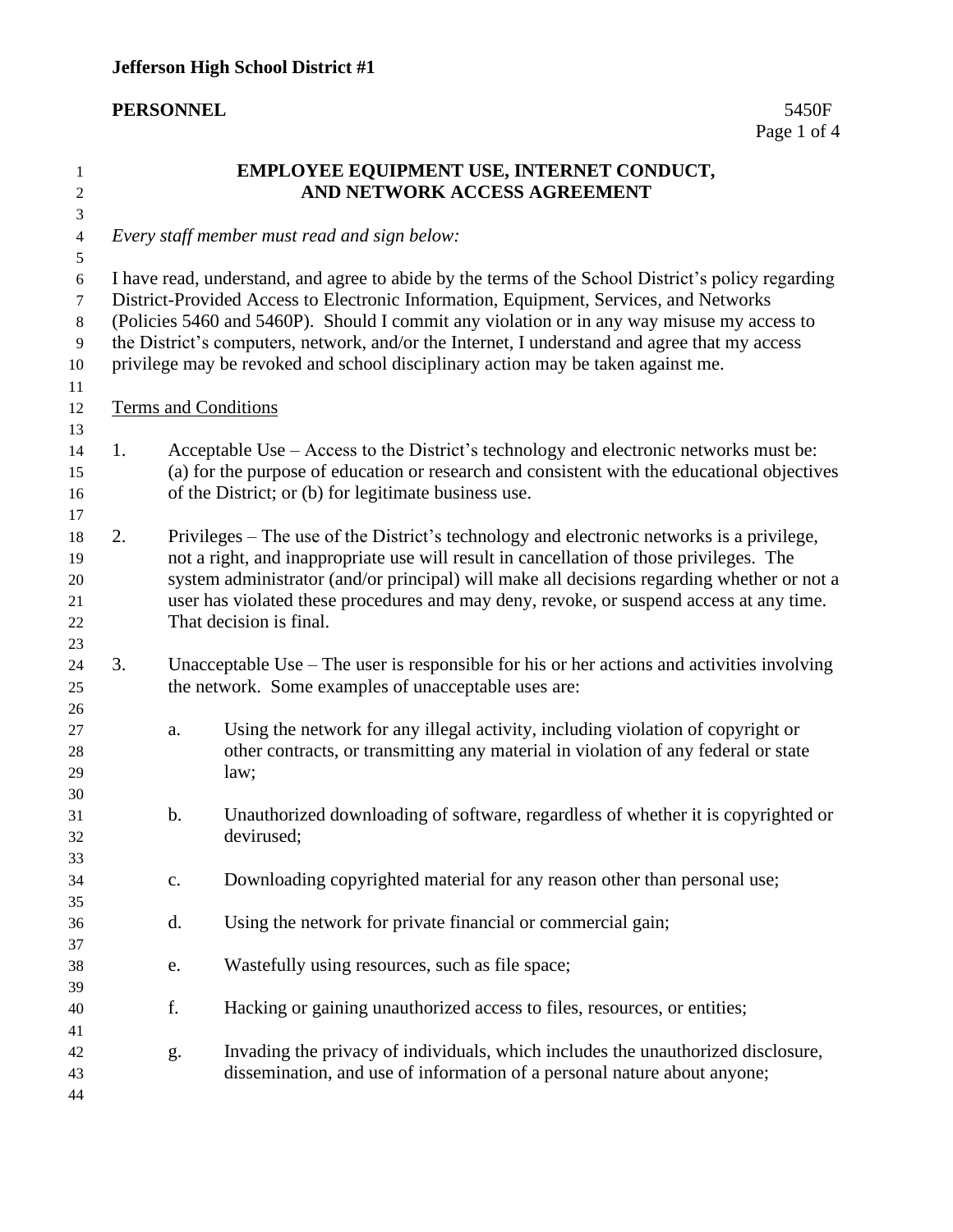## **Jefferson High School District #1**

#### **PERSONNEL** 5450F

| 1                                            |    | h.             | Using another user's account or password;                                                                                                                                                                                                                                                                                                                                                                                                                                                                                                                                                                 |
|----------------------------------------------|----|----------------|-----------------------------------------------------------------------------------------------------------------------------------------------------------------------------------------------------------------------------------------------------------------------------------------------------------------------------------------------------------------------------------------------------------------------------------------------------------------------------------------------------------------------------------------------------------------------------------------------------------|
| 2<br>3                                       |    | i.             | Posting material authored or created by another without his/her consent;                                                                                                                                                                                                                                                                                                                                                                                                                                                                                                                                  |
| 4<br>5                                       |    | j.             | Posting anonymous messages;                                                                                                                                                                                                                                                                                                                                                                                                                                                                                                                                                                               |
| 6<br>7<br>8                                  |    | k.             | Using the network for commercial or private advertising;                                                                                                                                                                                                                                                                                                                                                                                                                                                                                                                                                  |
| 9<br>10<br>11<br>12                          |    | 1.             | Accessing, submitting, posting, publishing, or displaying any defamatory,<br>inaccurate, abusive, obscene, profane, sexually oriented, threatening, racially<br>offensive, harassing, or illegal material; and                                                                                                                                                                                                                                                                                                                                                                                            |
| 13                                           |    | m.             | Using the network while access privileges are suspended or revoked.                                                                                                                                                                                                                                                                                                                                                                                                                                                                                                                                       |
| 14<br>15<br>16                               | 4. |                | Network Etiquette – The user is expected to abide by the generally accepted rules of<br>network etiquette. These include but are not limited to the following:                                                                                                                                                                                                                                                                                                                                                                                                                                            |
| 17<br>18<br>19                               |    | a.             | Be polite. Do not become abusive in messages to others.                                                                                                                                                                                                                                                                                                                                                                                                                                                                                                                                                   |
| 20<br>21<br>22                               |    | $\mathbf b$ .  | Use appropriate language. Do not swear or use vulgarities or any other<br>inappropriate language.                                                                                                                                                                                                                                                                                                                                                                                                                                                                                                         |
| 23<br>24<br>25                               |    | $\mathbf{c}$ . | Do not reveal personal information, including the addresses or telephone<br>numbers, of students or colleagues.                                                                                                                                                                                                                                                                                                                                                                                                                                                                                           |
| 26<br>27<br>28                               |    | d.             | Recognize that electronic mail (e-mail) is not private. People who operate the<br>system have access to all mail. Messages relating to or in support of illegal<br>activities may be reported to the authorities.                                                                                                                                                                                                                                                                                                                                                                                         |
| 29<br>30<br>31                               |    | e.             | Do not use the network in any way that would disrupt its use by other users.                                                                                                                                                                                                                                                                                                                                                                                                                                                                                                                              |
| 32<br>33<br>34                               |    | f.             | Consider all communications and information accessible via the network to be<br>private property.                                                                                                                                                                                                                                                                                                                                                                                                                                                                                                         |
| 35<br>36<br>37<br>38<br>39<br>40<br>41<br>42 | 5. |                | No Warranties – The District makes no warranties of any kind, whether expressed or<br>implied, for the service it is providing. The District will not be responsible for any<br>damages the user suffers. This includes loss of data resulting from delays, non-deliveries,<br>missed deliveries, or service interruptions caused by its negligence or the user's errors or<br>omissions. Use of any information obtained via the Internet is at the user's own risk.<br>The District specifically denies any responsibility for the accuracy or quality of<br>information obtained through its services. |
| 43<br>44                                     | 6. |                | Indemnification – The user agrees to indemnify the District for any losses, costs, or<br>damages, including reasonable attorney fees, incurred by the District, relating to or                                                                                                                                                                                                                                                                                                                                                                                                                            |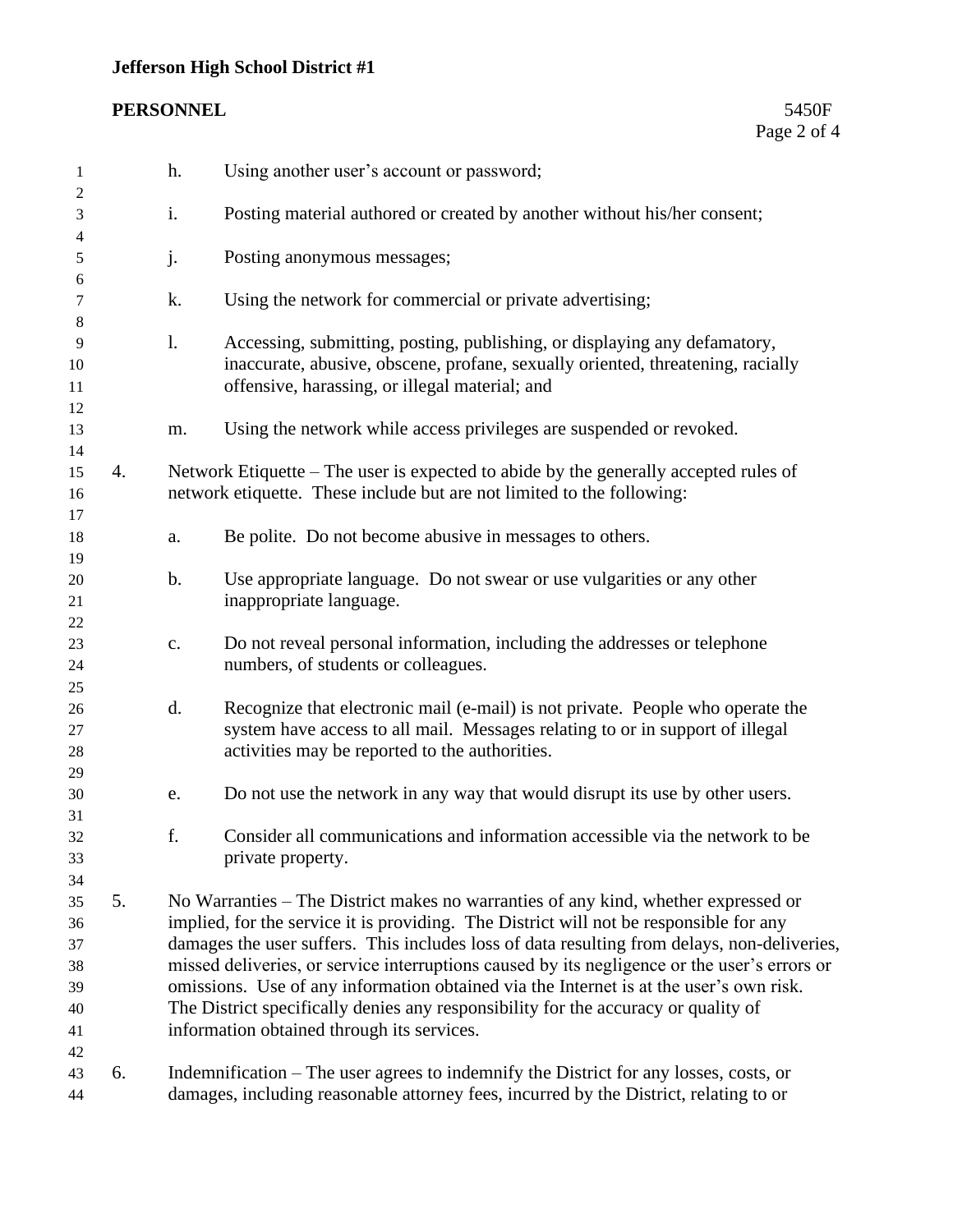## **Jefferson High School District #1**

### **PERSONNEL**

 $5450F$  Page 3 of 4

| $\mathbf{1}$        |    | arising out of any violation of these procedures.                                                                                                      |
|---------------------|----|--------------------------------------------------------------------------------------------------------------------------------------------------------|
| $\overline{2}$<br>3 | 7. | Security – Network security is a high priority. If the user can identify a security problem                                                            |
| $\overline{4}$      |    | on the Internet, the user must notify the system administrator or building principal. Do                                                               |
| 5                   |    | not demonstrate the problem to other users. Keep your account and password                                                                             |
| 6                   |    | confidential. Do not use another individual's account without written permission from                                                                  |
| 7                   |    | that individual. Attempts to log on to the Internet as a system administrator will result in                                                           |
| 8                   |    | cancellation of user privileges. Any user identified as a security risk may be denied                                                                  |
| 9                   |    | access to the network.                                                                                                                                 |
| 10                  |    |                                                                                                                                                        |
| 11                  | 8. | Vandalism and Damage – Vandalism will result in cancellation of privileges and other                                                                   |
| 12                  |    | disciplinary action. Vandalism is defined as any malicious attempt to harm or destroy                                                                  |
| 13                  |    | data of another user, the Internet, or any other network. This includes but is not limited                                                             |
| 14                  |    | to uploading or creation of computer viruses. The user is responsible for any                                                                          |
| 15                  |    | unintentional damage to the District-owned equipment or technology that cause by the                                                                   |
| 16                  |    | use or user's negligence. Such damage includes but is not limited to that caused by drops,<br>spills, virus, exposure to heat and cold, or submersion. |
| 17<br>18            |    |                                                                                                                                                        |
| 19                  | 9. | Charges – The District assumes no responsibility for any unauthorized charges or fees,                                                                 |
| 20                  |    | including telephone charges, long-distance charges, per-minute surcharges, and/or                                                                      |
| 21                  |    | equipment or line costs.                                                                                                                               |
| 22                  |    |                                                                                                                                                        |
| 23                  |    | <b>Internet Safety</b>                                                                                                                                 |
| 24                  |    |                                                                                                                                                        |
| 25                  | 1. | Internet access is limited to only those "acceptable uses," as detailed in these procedures.                                                           |
| 26                  |    | Internet safety is almost assured if users will not engage in "unacceptable uses," as                                                                  |
| 27                  |    | detailed in these procedures, and will otherwise follow these procedures.                                                                              |
| 28                  |    |                                                                                                                                                        |
| 29                  | 2. | Staff members shall supervise students while students are using District Internet access,                                                              |
| 30                  |    | to ensure that the students abide by the Terms and Conditions for Internet access, as                                                                  |
| 31                  |    | contained in these procedures.                                                                                                                         |
| 32                  |    |                                                                                                                                                        |
| 33                  | 3. | Each District computer with Internet access has a filtering device that blocks entry to                                                                |
| 34                  |    | visual depictions that are: (1) obscene; (2) pornographic; or (3) harmful or inappropriate                                                             |
| 35                  |    | for students, as defined by the Children's Internet Protection Act and determined by the                                                               |
| 36                  |    | Superintendent or designee.                                                                                                                            |
| 37                  |    |                                                                                                                                                        |
| 38                  | 4. | The District shall provide age-appropriate instruction to students regarding appropriate online                                                        |
| 39                  |    | behavior. Such instruction shall include, but not be limited to: positive interactions with                                                            |
| 40                  |    | others online, including on social networking sites and in chat rooms; proper online social                                                            |
| 41                  |    | etiquette; protection from online predators and personal safety; and how to recognize and                                                              |
| 42                  |    | respond to cyberbullying and other threats.                                                                                                            |
| 43<br>44            | 5. | The system administrator and principal shall monitor student Internet access.                                                                          |
|                     |    |                                                                                                                                                        |